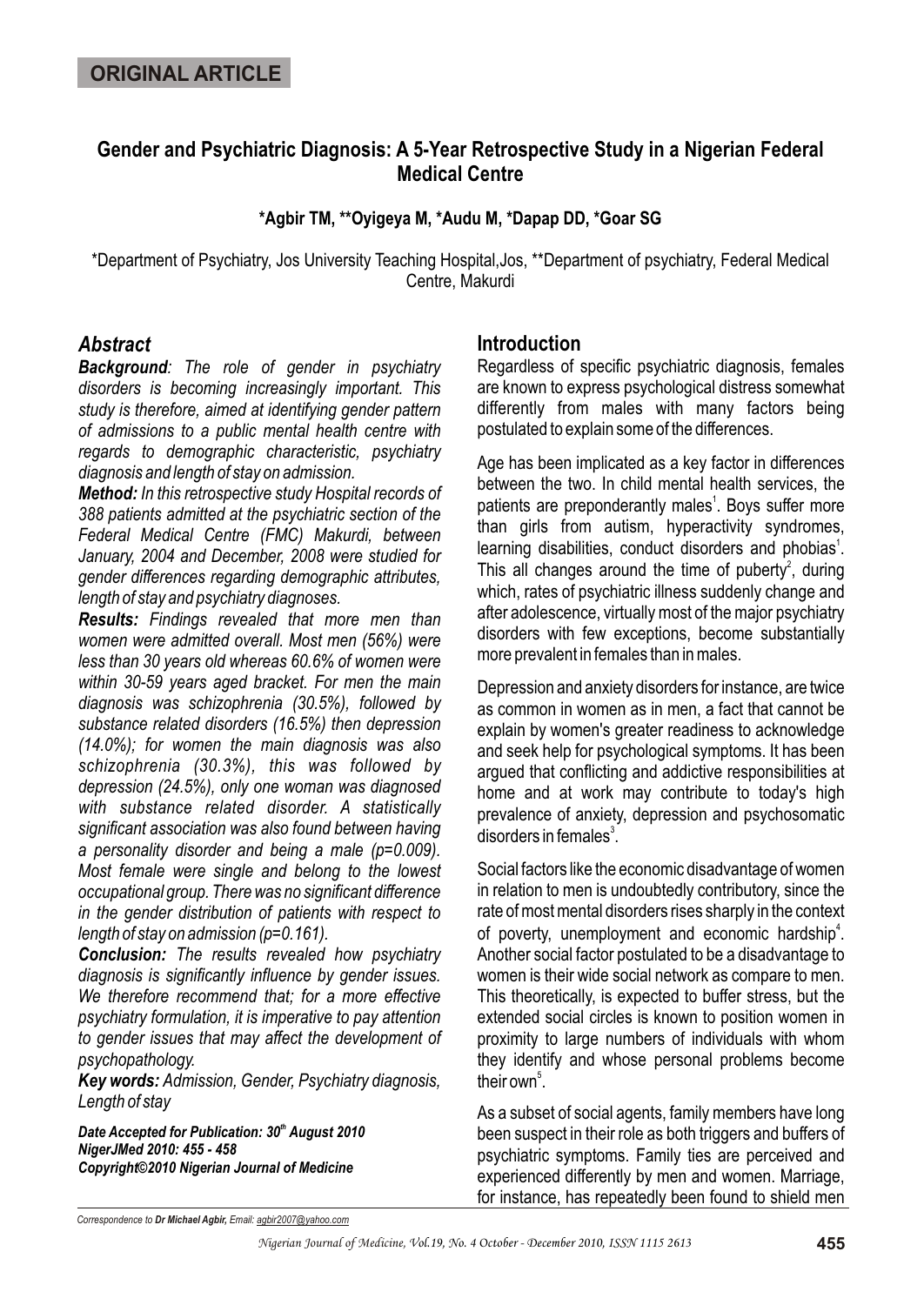against psychiatric disorders; intriguingly, the opposite is true for women $^\mathrm{s}$ .

Gender specific hormonal factors play important role in gender differences in psychiatric disorders. During development, gonodal steroid receptors are expressed in areas of the cerebral cortex that mediate cognition and affect. The female hormone estrogen is also known to regulate neuronal function in a number of important ways, essentially to prevent cell death and to promote the growth of cell connections and thus enhancing neuronal communications<sup>7</sup>.

Optimal treatment of psychiatric disorders is also known to differ by sex. Example, interpersonal interventions and safety during the provision of psychiatry services are issues of concern to women<sup>8</sup>. Gender issues are also relevant in pharmacological interventions where the optimal dose range of a therapeutic medication may not be the same for female as for men $\degree$ .

This overview has addressed general factors that affect the experience of psychiatric disorders in men and women. Such differences as do exist between the sexes may offer clues to the origin and perpetuation of specific psychiatry disorders; for this reason, it is important to identify them. Also, beyond the need to better understanding of psychiatry disorders is the clinical responsibility to provide individualized, optimally effective gender-specific care to all patients. This retrospective study is therefore, designed to study gender pattern as regards psychiatry diagnoses and other demographic variables.

# **Methodology**

This was part of a larger study that involves a retrospective review of all consecutive admission at the psychiatric unit of Federal Medical Centre, Makurdi, during the period of January, 2004 to December, 2008. Data was obtained from hospital records, a total of 388 admissions were included in the study, and twenty-two files were excluded because of insufficient data. Information regarding socio-demographic characteristic was recorded using a proforma designed by the authors. Where necessary, diagnoses were reassigned base on the  $4<sup>th</sup>$  edition of Diagnostic and Statistical Manual of Mental Disorders (DSMIV) [10] using recorded information from the files. Patients' occupations were classified using the system of Boroffka and Olatawura<sup>11</sup> as follows: Group I consist of professionals with university degrees (doctors, lawyers, teachers, scientists, and high government officials). Group II consists of professionals with out university degrees (teachers, administrators, higher clerical and supervisory personnel, large-scale farmers, entrepreneurs and armed force officers). Group III consists of clerks, motor vehicle drivers, mechanic, tailors, butchers, policemen, soldiers and small scale entrepreneurs. Group IV consists of cooks, barbers, domestic servants, gas station attendants, palm wine tapers, and small scale farmers. Group V consist of laborers and petty traders. Group VI includes full time house wives, unemployed educated youth and apprentices.

This classification has been used on Nigerian subjects $^{\text{12}}$ .

**Statistics;** Data was coded and analyzed using Statistical Package for Social Sciences SPSS 15. Frequency statistics, cross tabulation, chi square and ttest were used to compare variables. The level of significance was set at p<0.05

## **Results**

Hospital records of 388 subjects included in the study show that, 200 (51.5%) were male and 188 (48.5%) were female. Majority of the male subjects aged <30 years old with a mean age of 29.07±11.19 years while most females were reported to be >30 years old with a mean of 31.78 ±11.65. A statistically significant relationship was found between age distribution by gender status (p=0.020) as shown in Table I.

Table I also shows the relationship between gender status and length of stay on admission. For men, the mean length of stay was  $28.14 \pm 16.80$  days while for females it was  $25.65 \pm 17.43$  days. There was no significant association between gender status and duration of stay on admission (p=0.161).

Table II revealed that; 105 (52.5%) of the male patients were single, separated or divorced at the time of admission whereas 119 (63.3%) of the women under study were single, separated or divorced. This difference was statistically significant (p=0.001) as illustrated in the table. Similarly, it was demonstrated in table II that 127 (63.5%) of men belongs to the lowest occupational group V and VI while 150 (80%) of the females belong to these lowest occupational group.

Table III shows the distribution of psychiatric diagnosis by gender status. For men, the main diagnosis was schizophrenia (30.5%), followed by substance related disorders (16.5%), then brief psychotic disorder (14.5%) and depression (14.0%). For women, schizophrenia again was the reported main diagnosis (30.3%), but this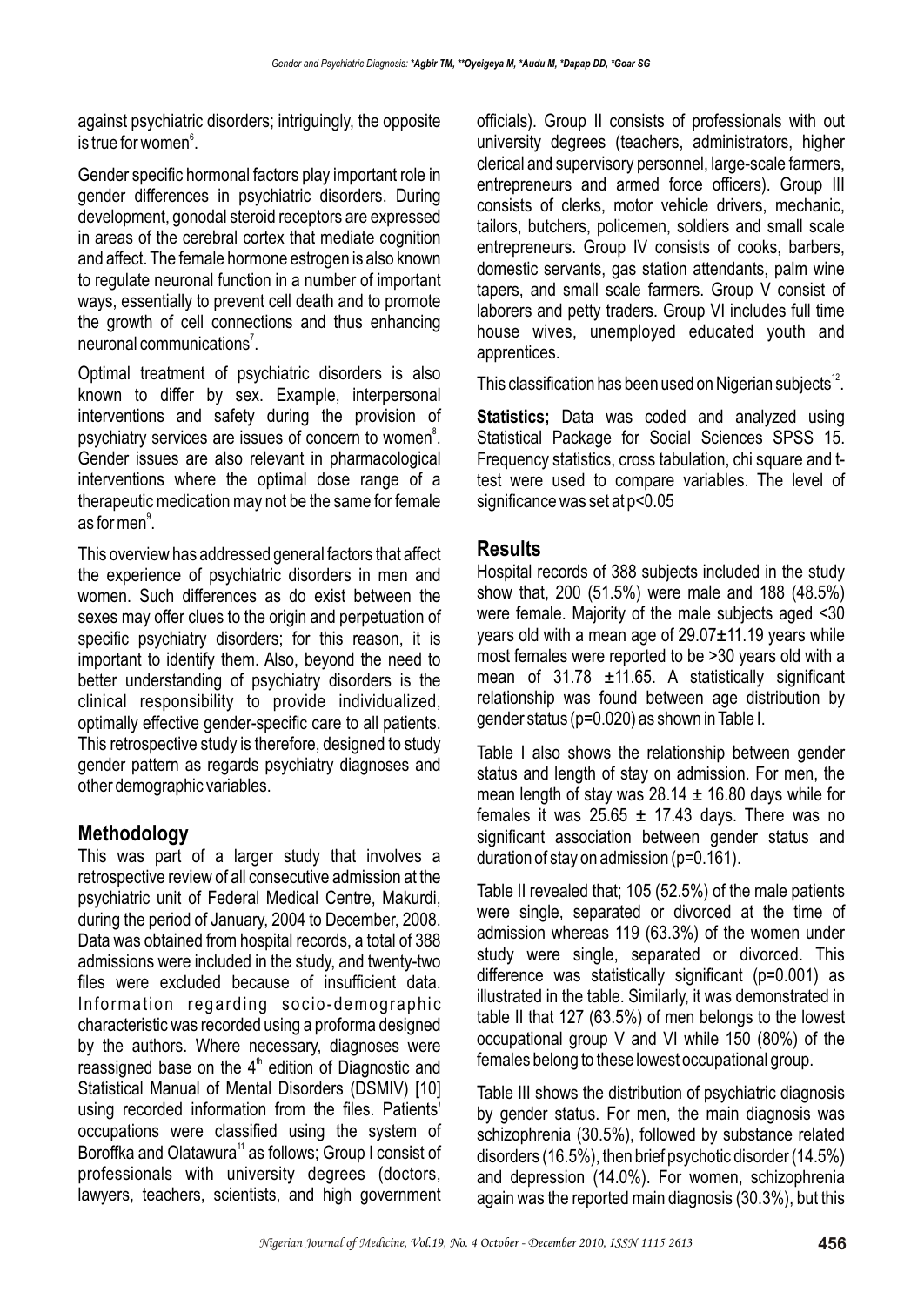was followed by depression (24.5%), then brief psychotic disorders (16.5%). Only one woman was diagnosed with substance related disorder. As shown in this table, there is a statistically significant association between gender status and psychiatric diagnosis.

As shown in table IV, 23(11.5%) of men were diagnosed as having a co morbid axis-II disorder notably antisocial personality disorder. But only 8 (0.04%) women received a co morbid diagnosis of an axis-II disorder, hence the observed significant association of being a male and having an axis-II diagnosis (p=0.009).

#### **Table I: Analysis of Variance (ANOVA)**

| <b>Variables</b>                 | Male              | Female      | p-value |
|----------------------------------|-------------------|-------------|---------|
| Age (years)                      | $29.07 \pm 11.19$ | 31.78±11.65 | p=0.020 |
| Length of stay(days) 28.14±16.80 |                   | 25.65±17.43 | p=0.161 |

**Table II: Relationship between Marital and Occupational Status with Gender Distribution of Subjects**

| <b>Variables</b>                     | Male | Female          | Total | <b>Statistics</b> |
|--------------------------------------|------|-----------------|-------|-------------------|
| Marital status: Single               |      |                 |       | $2=20.350$        |
| Married                              | 66   | 97              | 163   | $p=0.001$         |
| Separ<br>Total<br>Separated/divorced | 95   | 49              | 144   |                   |
|                                      | 39   | 42              | 81    |                   |
|                                      | 200  | 188             | 388   |                   |
| Occupational status: Group I         |      |                 |       |                   |
| Group II                             | 5    |                 |       |                   |
| Group III                            | 5    |                 | 9     | $2=42.011$        |
| Group IV                             | 17   | 13              | 30    | $p=0.000$         |
| Group V                              | 46   | 19              | 65    |                   |
| Group VI                             | 33   | $6\overline{6}$ | 39    |                   |
| Total                                | 94   | 144             | 238   |                   |
|                                      | 200  | 188             | 388   |                   |

#### **Table III: Gender and Psychiatric Diagnosis**

| <b>Diagnosis</b>          | Male     | Female         | Total |
|---------------------------|----------|----------------|-------|
| Schizophrenia             | 61       | 57             | 118   |
| <b>Depression</b>         | 28       | 46             | 74    |
| Other mood disorders      | 17       | 17             | 34    |
| <b>Brief psychotic</b>    | 29       | 31             | 60    |
| disorders                 |          |                |       |
| <b>Schizoaffective</b>    | 11       | 9              | 20    |
| disorders                 |          |                |       |
| Substance related         | 33       |                | 34    |
| disorders                 |          |                |       |
| Post partum               | $\Omega$ | 18             | 18    |
| disorders                 |          |                |       |
| <b>Anxiety disorders</b>  | 13       | $\overline{4}$ | 17    |
| Other disorders           | 8        | 5              | 13    |
| Total                     | 200      | 188            | 388   |
| $2=58.040$ .<br>$p=0.001$ |          |                |       |

**Table IV: Gender and Axis-II Diagnosis**

| Gender                          | <b>Axis-II Present</b> | <b>Axis-II Absent</b> | <b>Total</b> |
|---------------------------------|------------------------|-----------------------|--------------|
| Male                            | 23                     | 177                   | 200          |
| Female                          | 8                      | 180                   | 188          |
| Total<br>$2=6.919$<br>$p=0.009$ | 31                     | 357                   | 388          |

#### **Discussion**

Men represented 51.5% of the admissions, a finding that conform with other studies for instance, in Ethiopia, Abebaw et al,  $^{13}$  found most patients on admission to be men. Also, in England, Thompson et al <sup>14</sup> found an excess of male over female admissions, a trend that was confirmed by Payne<sup>15</sup> and Bartlet et al<sup>16</sup> in more resent studies. However, this finding represent a reversal of the gender differences in psychiatry

admissions as earlier found in a Nigerian Teaching Hospital by Baba et al<sup>17</sup>, who reported most (51.8%) of their in-patients were females. The following factors have been elucidated to explain the lower admission rate among women in our findings; the general prevalence rates of some psychiatric disorders like substance abuse, antisocial personality disorder and mental retardation which are more prevalent in male. Secondly, quicker recovery from mental disorders by females (as proposed in schizophrenia) may also contribute to this finding. The ability of care givers to tolerate behavioral disorders from women at home, lack of family support, higher mortality rate and lesser economic power among women may all contribute to explain the low admission rate of women as found in this study.

Most men on admission were younger than the female counterpart. This finding has supported the fact that age is a key factor in gender pattern of psychiatric disorders as earlier explained<sup>1</sup>. Before adolescent, rates of psychiatric disorders are reported to be more in boys, a pattern that changes following puberty. After puberty, most major psychiatric disorders (exceptions are substance abuse, schizophrenia and impulse control disorders) become substantially more prevalent in females than in male<sup>2</sup>. Schizophrenia a common psychiatric disorder among in-patients as found even in this study is known to have an earlier onset in men than women  $18$ . This may explain the preponderance of young male group in this study.

Marriage is generally known to offer protection against mental disorders<sup>19</sup>, we found  $63.3\%$  of women to be single, separated or divorced as against 52.5% of the male subjects. This pattern of distribution can be explained by the vulnerability of women to divorce by their spouses in event of having a psychiatric illness, possibly because of their social disadvantage being worsened by mental disorders. The overrepresentation of women in the lowest occupational group as revealed in this study may put them at danger to marital discord and social difficulties that may eventually lead to separation or divorce.

Rates of schizophrenia were reported to be the same in both men and women. A pattern that has been found in other previous studies; for instance, Abebaw et al<sup>13</sup> in Ethiopia found a similar pattern. But this may be a reflection of gender pattern of the disorder in the general population where the male to female ratio is put at 1:1  $^{\text{18}}$ .

Depression was common among the female group studied, with a female to male ratio of 2:1. A pattern that